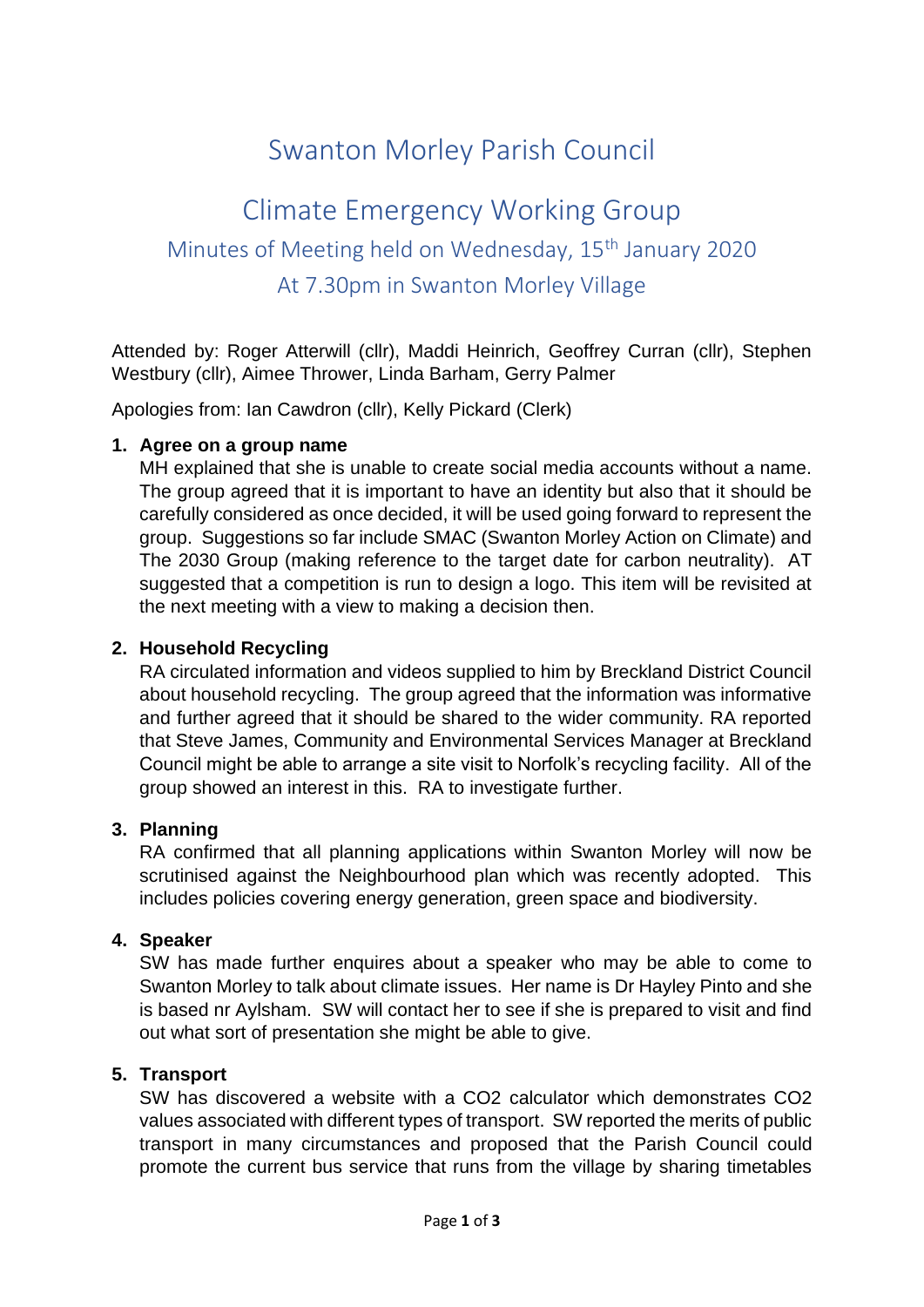and bus stop locations. MH will contact the bus companies for information to disseminate. SW also suggested that enquiries could be made with local taxi companies regarding group transport to and from Dereham to connect with the later buses to Norwich. Based on the information supplied by SW, the group discussed the benefit (environmentally friendly) of internet shopping for groceries but agreed that shopping local should be promoted in the first instance. MH will compile a list of local farm shops including distances from the village and what is sold and will enquire whether delivery is offered by any of them.

## **6. Health**

GC advised the group that there is not a lot of information available concerning the effects of climate change on health. GC relayed information from a paper taken from The Lancet magazine which did contain some relevant research about health benefits to be gleaned from a clean environment and from activities such as cycling and walking. LB informed the group about 'green prescriptions' which is where the healthcare professional prescribes activities such as walking groups instead of medication. SW suggested that promoting the health and environmental benefits of eating a more plant-based diet could be supported by arranging a cooking demonstration using produce supplied locally. This could be part of a bigger event held at the village hall.

## **7. Wildlife/Conservation**

MH reported that an application has been submitted to the Woodland Trust for free trees and that several sites in the village have been earmarked for planting. The group agreed to review and confirm planting areas at the next meeting.

LB relayed information she had obtained from The Bumblebee Conservation Trust, Kew Gardens and Friends of the Earth to the group. All three focus on 3 areas: verges and hedgerows, private gardens and community gardens and areas. The Bumblebee Conservation Trust supply good information about what to plant and when to encourage bees and other wildlife. Kew Gardens have a scheme called 'Grow Wild' offering free seeds for community groups for seeding meadows and similar spaces. LB agreed to make further enquiries about registering with Grow Wild. The group agreed to decide on specific locations for planting at the next meeting. RA has spoken to the Little Swans Nursery who are keen to get involved with planting. GC suggested that the area of garden outside of the nursery could be used. LB also informed the group about a scheme running in Suffolk where local people adopt a stretch of verge/hedgerow to look after. Areas for a similar scheme may be identified at the next meeting. SW agreed to provide a map for the group to work from.

SW suggested that the parish council might purchase some fruit trees to plant on communal land. The area adjacent to the village green was suggested as a possible site for a village orchard and will be confirmed or disregarded at the next meeting. Other areas suggested at present for tree planting include Burgh Common, Mill Common, Old Village Hall car park, Churchyard and Village Hall.